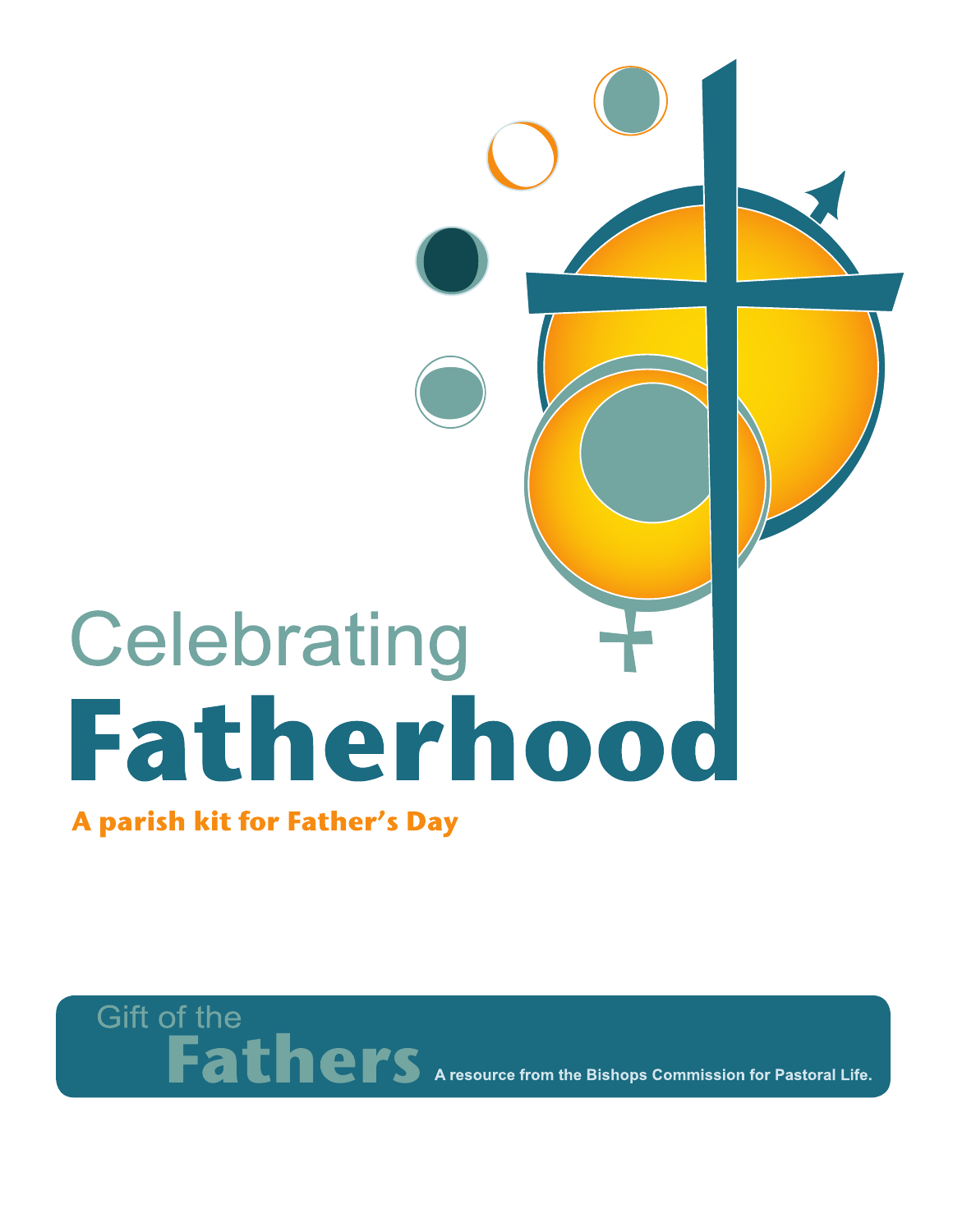# The Gift of Fathers A letter to parish personnel

### **Fathers Day September 6th 2009**

### In a nutshell

**Aim of this communication :**

• Affirmation of fathers, specifically on Fathers' Day

#### **Broad Strategy**

- Strengthen family life
- Affirm the family as a major resource for evangelization.

#### **This kit contains :**

- 1. A reproducible leaflet *'Thinking about Fatherhood\*.*
- 2. Notes for the liturgies around Father's Day.
- 3. Newsletter inserts.

\* Ideally, copies of this leaflet could be provided to parishioners attending Mass on Father's Day

> Thank you for celebrating the gift of fathers



**Father's Day Pack for Parishes 1**



Dear Friends,

There has been a trend towards increasing news stories about fathers in recent years.

There continue to be reports of prominent public figures who resign their positions to allow more time for their children. There have also been tragic stories about the problems that families face when fathers are absent or unable to meet their responsibilities or have given up hope.

Our faith gives us new hope and 'new eyes' to see Christ present in the ordinary events of daily life. It is often in the 'ordinary' things that we discover the sacred and the profound.

It is with such 'new eyes' that we appreciate the contributions that the father makes to family life. He is more than just 'another parent'. Through his male presence and his relationship with the mother, he complements her unique parental role in a special way.

Recent sociological studies confirm that at every stage of child development, the father has a specific role to play. It is important that this role is appropriately developed and supported.

The enclosed Father's Day Kit is offered for use around Father's Day. It is simple and practical and offers material for use in liturgies and newsletters. It is another resource in the continued efforts to strengthen family life.

Our hope is that parishes will encourage their families to grow in awareness of fatherhood by assisting with the distribution of these ideas and stories on 'being Dad' in our world today.

Thank you for your ongoing support for families.

*Yours in Christ,*

+ Come Houley

Bishop Eugene Hurley Chairman, Bishops Commission for Pastoral Life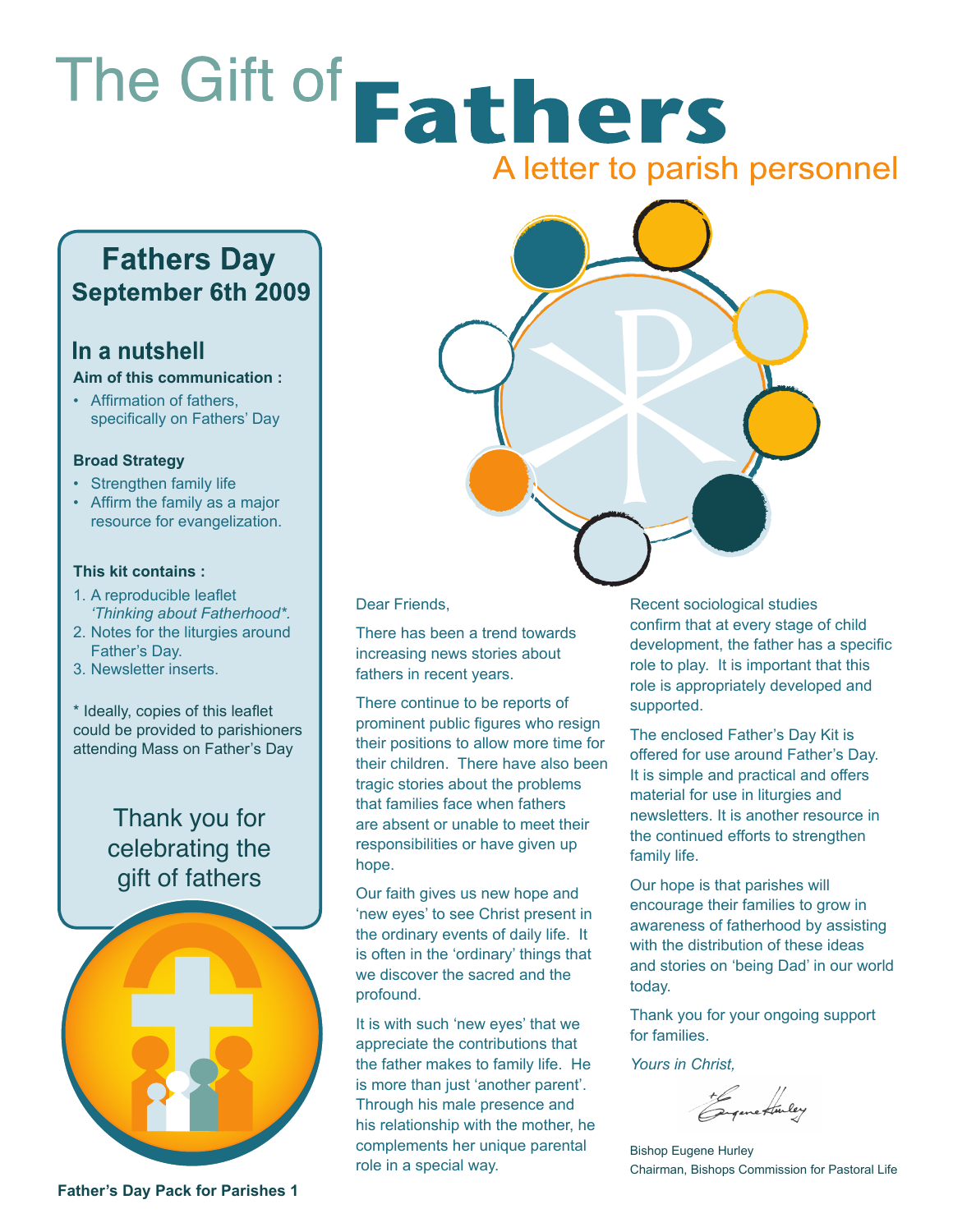# Liturgy Outline

#### **Introduction**

Today is Father's Day and we rejoice in God's gift of fatherhood. We experience God especially through the people in our lives. Fatherhood is one particular expression of that.

#### **Penitential Rite**

We come to the Father through Jesus, so as members of his body, the Church, we pray:

 Lord, you show your love in the caring of those who gave us life. Lord, have mercy.

 Lord, you make us sons and daughters of the Father. Christ have mercy.

 Lord, you call us to share your forgiveness and hope. Lord, have mercy.

#### **Prayers of the Faithful Introduction**

As adopted children of the Father, with confidence let us express our deepest needs.

**Intercessions**

- We pray that we may find ways to show our appreciation of our fathers.
- We pray for all fathers  $-$  may they be gentle and strong in their fatherhood.

#### **Conclusion**

God of love, you gave us fathers to give life to us and glory to you. May we learn to develop that love with all members of our families and to share that love with others. Amen.

**Introduction to the Lord's Prayer** Jesus called his Father 'Abba'. In the same intimate way, let us pray to the Father using his words:

#### **Final Blessing**

May your relationships with your fathers be marked by appreciation and love. Amen.

May the intimate love of Jesus for the Father lead you to be a sign of his love for others. Amen.

And may the blessing of the Father, the Son, and the Holy Spirit be upon you and your family forever. Amen.

# The Gift of **Fathers**

# **Notes for the Liturgy**

#### **Homily Ideas**

Today, Father's Day, is a good time to pause to appreciate a unique person that God has put in our lives – our father.

It is easy to take our fathers for granted. The natural hurts that arise in all families can cause us to forget the wealth of goodness and commitment that is also there.

Today is an opportunity to recall and affirm the particular gifts that fathers bring to families. This includes our own personal fathers, grandfathers, single parent fathers, and children or brothers who are fathers.

*(Share some positive memories of your own father and include some ways in which you have shown, or intend to show, your appreciation of your father.)*

There is no one 'right' way of showing appreciation of one's father. The important thing is to do it. When expressing thanks to your dad it is a good idea to connect it with something specific – a specific quality or a specific incident in the past that typified your father's care or commitment.

People can give presents if they wish but the most important gift is the gift of appreciation. Every father knows that he is human and didn't always do it perfectly. He needs to hear from his children that he 'must have done something right' – maybe magnificently.

Also, it doesn't have to stop with Father's Day. You can continue to thank and affirm your father for his fatherhood – on his birthday, his feast day, or at times of special events in your or his life.